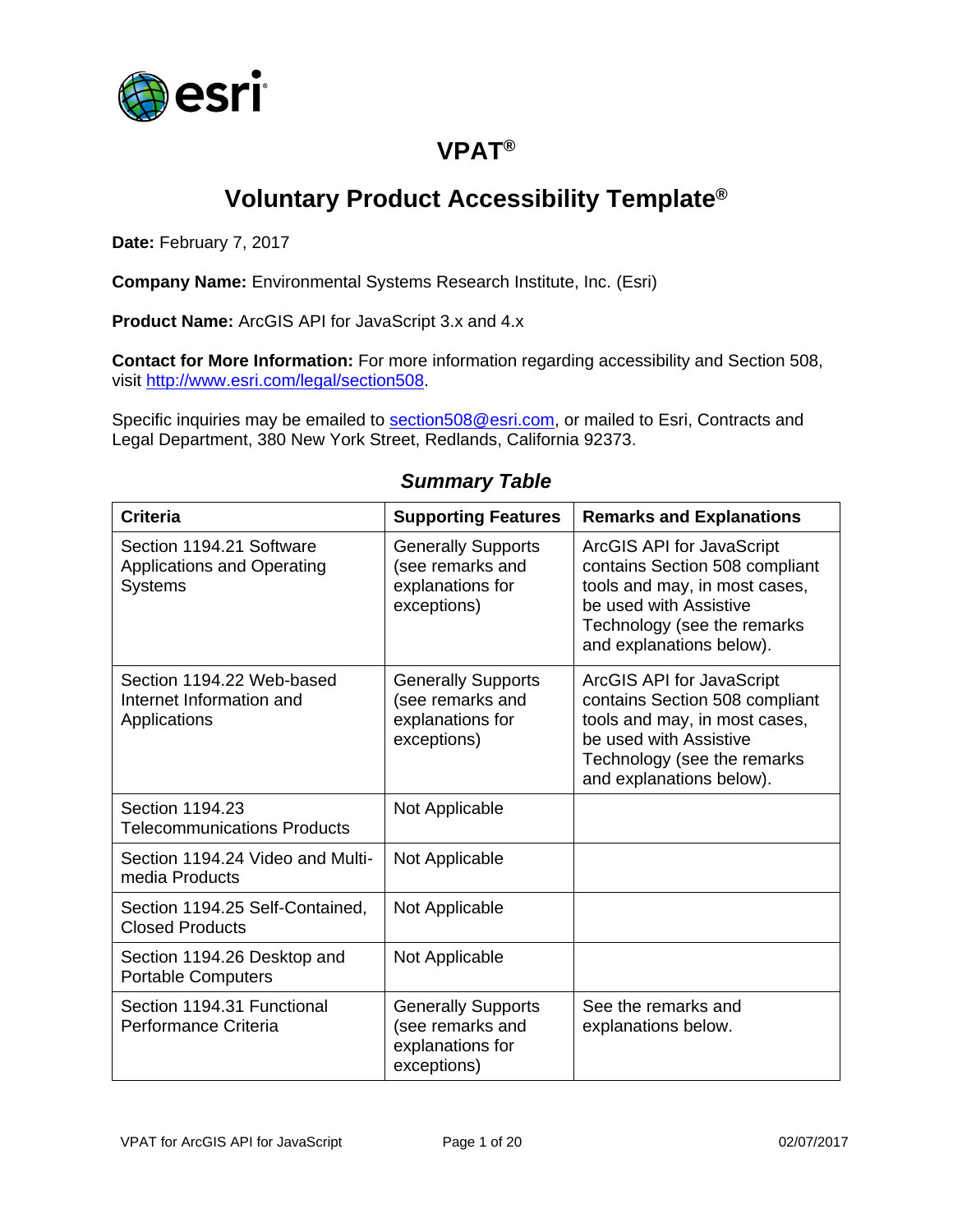| Section 1194.41 Information, | Supports | See the remarks and |
|------------------------------|----------|---------------------|
| Documentation and Support    |          | explanations below. |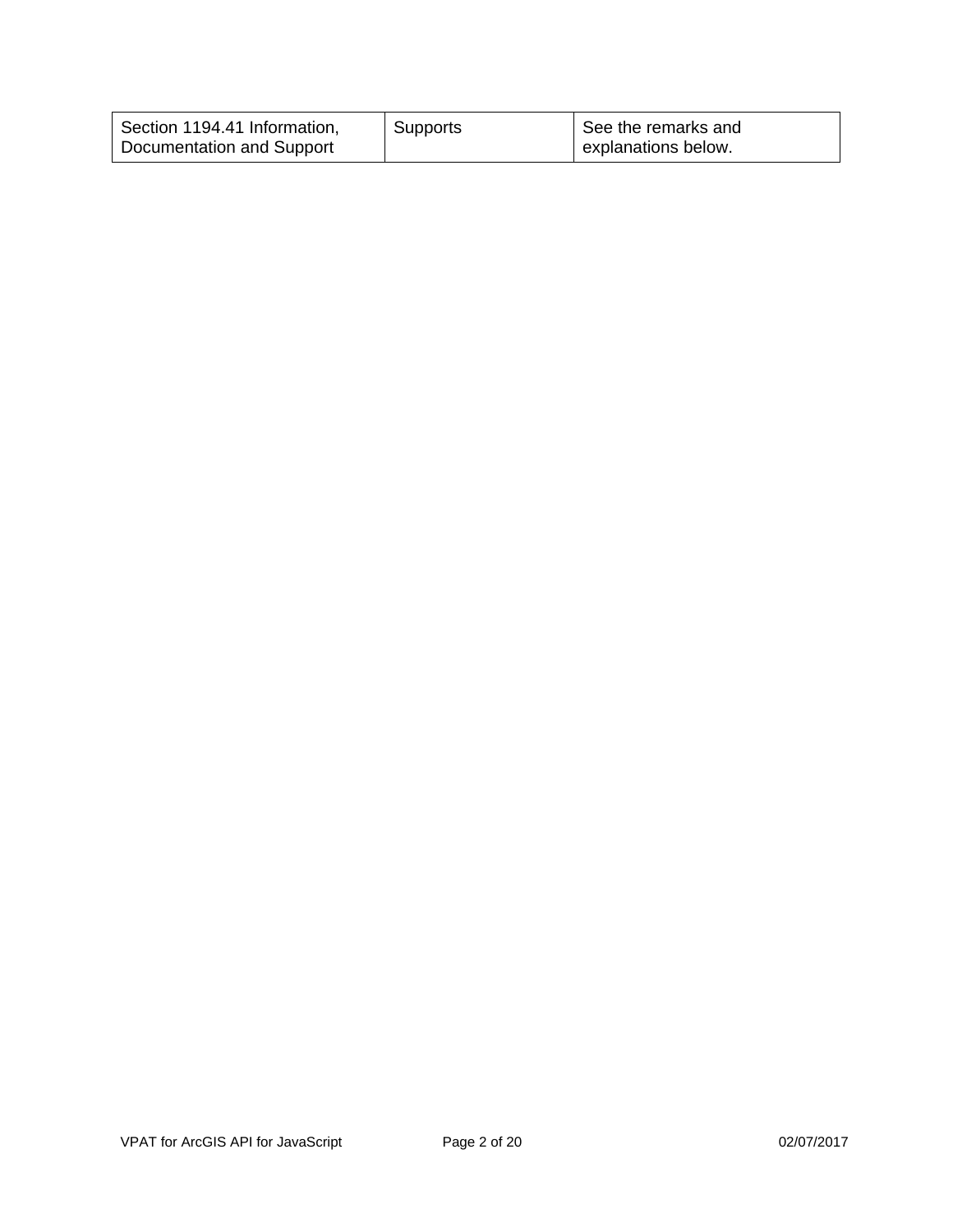| <b>Criteria</b>                                                                                                                                                                                                                                                                                                                                                                                                                                                                                                                                                                                         | <b>Supporting Features</b>  | <b>Remarks and Explanations</b>                                                                                                                                                                                                                                                                                                                                                                                                                                          |
|---------------------------------------------------------------------------------------------------------------------------------------------------------------------------------------------------------------------------------------------------------------------------------------------------------------------------------------------------------------------------------------------------------------------------------------------------------------------------------------------------------------------------------------------------------------------------------------------------------|-----------------------------|--------------------------------------------------------------------------------------------------------------------------------------------------------------------------------------------------------------------------------------------------------------------------------------------------------------------------------------------------------------------------------------------------------------------------------------------------------------------------|
| (a) When software is designed to<br>run on a system that has a<br>keyboard, product functions shall<br>be executable from a keyboard<br>where the function itself or the<br>result of performing a function<br>can be discerned textually.                                                                                                                                                                                                                                                                                                                                                              | Supports with<br>Exceptions | ArcGIS API for JavaScript uses<br>web browsers to host the<br>dialogs and interfaces.<br>Keyboard or device interaction is<br>governed by the support of the<br>browser and web pages.<br>Note: ArcGIS API for JavaScript<br>contains geographic information<br>system (GIS) technology that<br>captures, manages, and<br>analyzes complex and dynamic<br>data through digital maps. As<br>such, some GIS functions may<br>not have equivalent keyboard<br>facilitation. |
| (b) Applications shall not disrupt<br>or disable activated features of<br>other products that are identified<br>as accessibility features, where<br>those features are developed and<br>documented according to<br>industry standards. Applications<br>also shall not disrupt or disable<br>activated features of any<br>operating system that are<br>identified as accessibility features<br>where the application<br>programming interface for those<br>accessibility features has been<br>documented by the manufacturer<br>of the operating system and is<br>available to the product<br>developer. | <b>Supports</b>             |                                                                                                                                                                                                                                                                                                                                                                                                                                                                          |
| (c) A well-defined on-screen<br>indication of the current focus<br>shall be provided that moves<br>among interactive interface<br>elements as the input focus<br>changes. The focus shall be<br>programmatically exposed so<br>that Assistive Technology can<br>track focus and focus changes.                                                                                                                                                                                                                                                                                                          | Supports                    | ArcGIS API for JavaScript uses<br>web browsers to host the<br>dialogs and interfaces, any<br>keyboard or device interaction is<br>governed by the support of the<br>browser and web pages.                                                                                                                                                                                                                                                                               |
| (d) Sufficient information about a<br>user interface element including                                                                                                                                                                                                                                                                                                                                                                                                                                                                                                                                  | Supports                    |                                                                                                                                                                                                                                                                                                                                                                                                                                                                          |

*Section 1194.21 Software Applications and Operating Systems – Detail*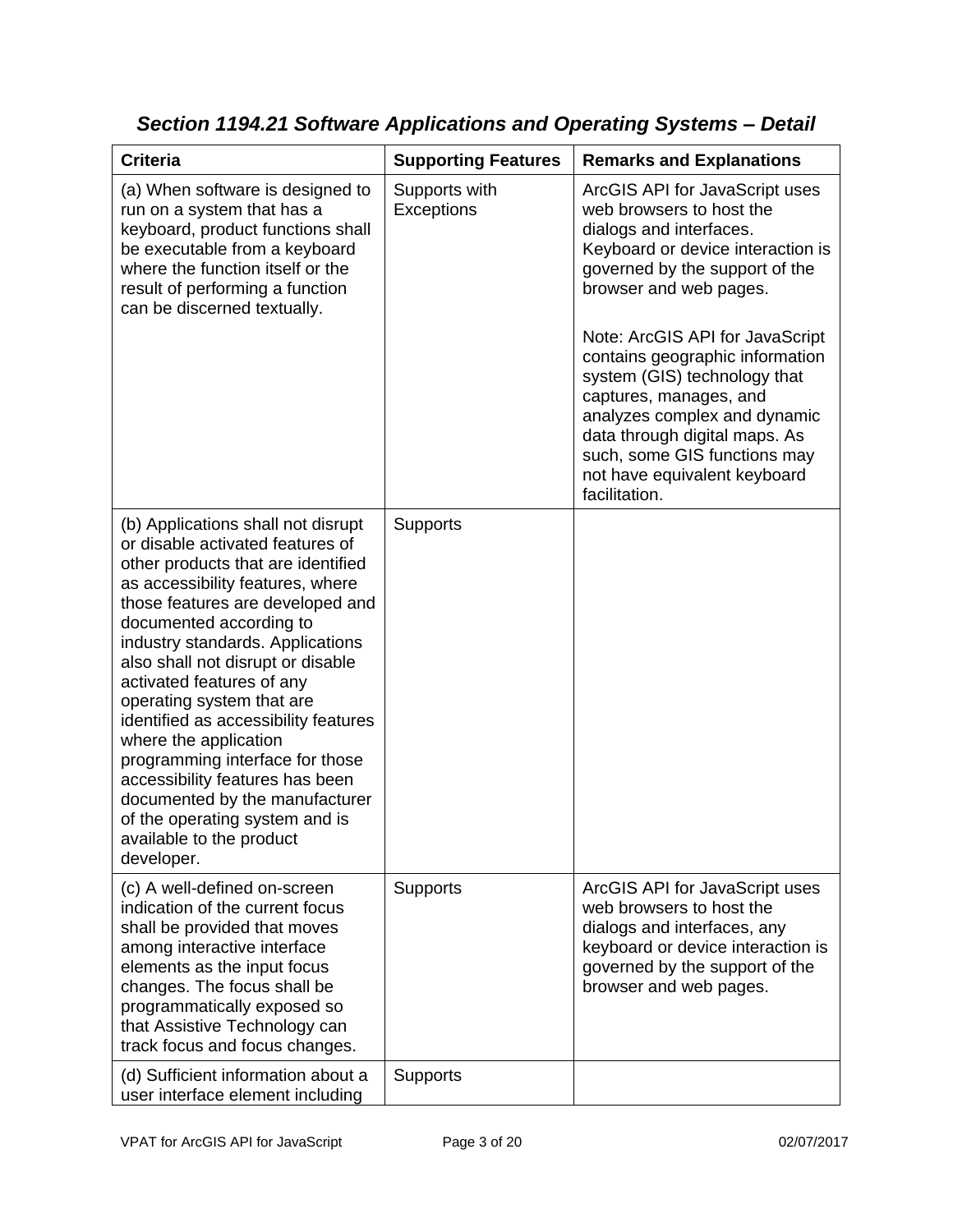| the identity, operation and state<br>of the element shall be available<br>to Assistive Technology. When<br>an image represents a program<br>element, the information<br>conveyed by the image must also<br>be available in text.          |                 |                                                                                                                                                                                            |
|-------------------------------------------------------------------------------------------------------------------------------------------------------------------------------------------------------------------------------------------|-----------------|--------------------------------------------------------------------------------------------------------------------------------------------------------------------------------------------|
| (e) When bitmap images are<br>used to identify controls, status<br>indicators, or other programmatic<br>elements, the meaning assigned<br>to those images shall be<br>consistent throughout an<br>application's performance.              | Supports        | ArcGIS API for JavaScript uses<br>web browsers to host the<br>dialogs and interfaces, any<br>keyboard or device interaction is<br>governed by the support of the<br>browser and web pages. |
| (f) Textual information shall be<br>provided through operating<br>system functions for displaying<br>text. The minimum information<br>that shall be made available is<br>text content, text input caret<br>location, and text attributes. | Supports        | ArcGIS API for JavaScript uses<br>web browsers to host the<br>dialogs and interfaces, any<br>keyboard or device interaction is<br>governed by the support of the<br>browser and web pages. |
| (g) Applications shall not override<br>user selected contrast and color<br>selections and other individual<br>display attributes.                                                                                                         | <b>Supports</b> |                                                                                                                                                                                            |
| (h) When animation is displayed,<br>the information shall be<br>displayable in at least one non-<br>animated presentation mode at<br>the option of the user.                                                                              | <b>Supports</b> |                                                                                                                                                                                            |
| (i) Color coding shall not be used<br>as the only means of conveying<br>information, indicating an action,<br>prompting a response, or<br>distinguishing a visual element.                                                                | <b>Supports</b> |                                                                                                                                                                                            |
| (j) When a product permits a user<br>to adjust color and contrast<br>settings, a variety of color<br>selections capable of producing a<br>range of contrast levels shall be<br>provided.                                                  | Supports        |                                                                                                                                                                                            |
| (k) Software shall not use<br>flashing or blinking text, objects,<br>or other elements having a flash<br>or blink frequency greater than 2<br>Hz and lower than 55 Hz.                                                                    | <b>Supports</b> |                                                                                                                                                                                            |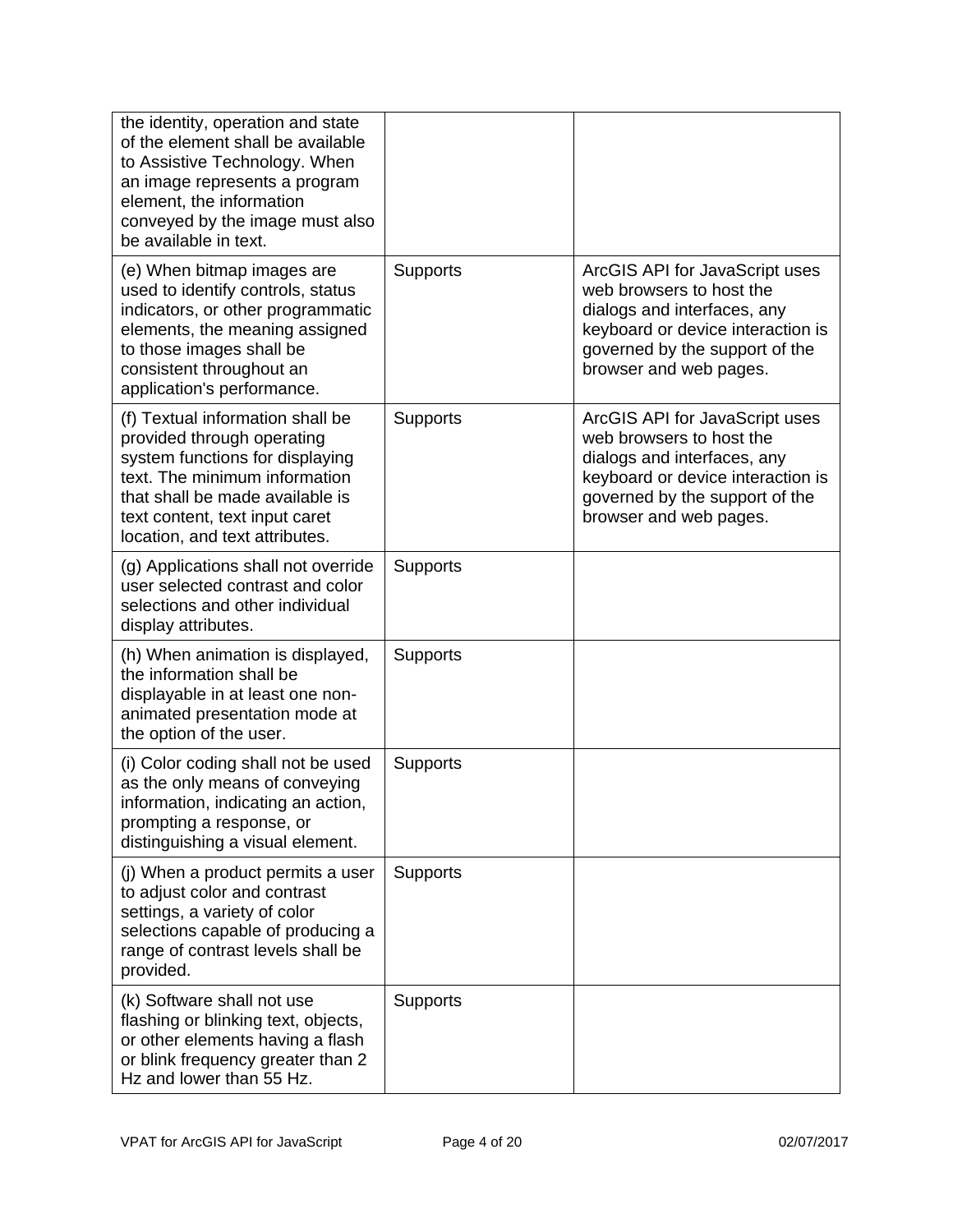| (I) When electronic forms are<br>used, the form shall allow people<br>using Assistive Technology to<br>access the information, field<br>elements, and functionality<br>required for completion and<br>submission of the form, including<br>all directions and cues. | Supports when<br>combined with<br>compatible Assistive<br>Technology |  |
|---------------------------------------------------------------------------------------------------------------------------------------------------------------------------------------------------------------------------------------------------------------------|----------------------------------------------------------------------|--|
|---------------------------------------------------------------------------------------------------------------------------------------------------------------------------------------------------------------------------------------------------------------------|----------------------------------------------------------------------|--|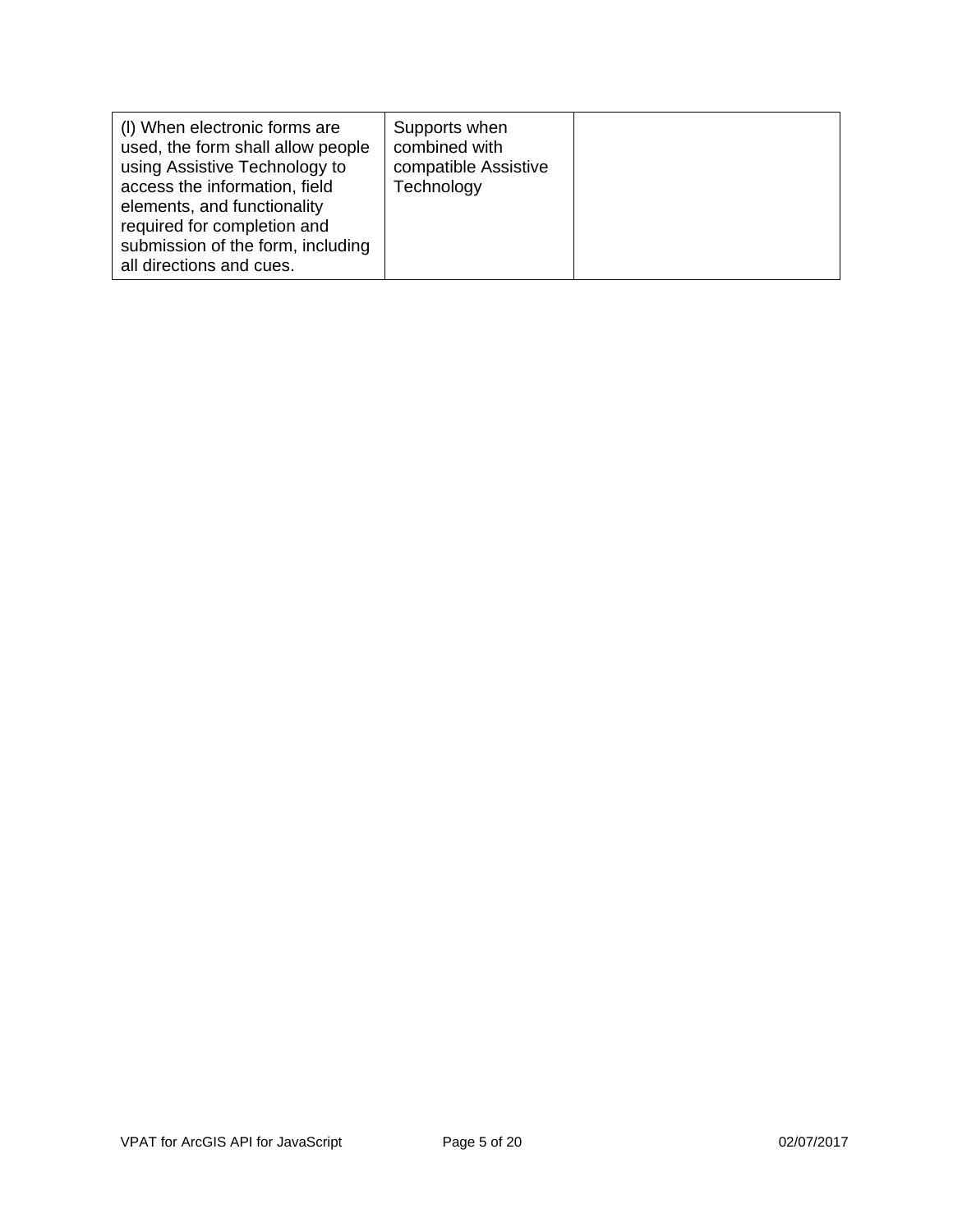| Supports with<br><b>Exceptions</b> | Most controls provide 'alt' text<br>but some do not given the<br>inherent nature of GIS software,<br>mapping software, and/or<br>general limits on the framework<br>or technology.<br>Note: ArcGIS API for JavaScript<br>contains geographic information<br>system (GIS) technology that<br>captures, manages, and<br>analyzes complex and dynamic<br>data through digital maps. As<br>such, some GIS functions may<br>not have equivalent non-text<br>elements. |
|------------------------------------|------------------------------------------------------------------------------------------------------------------------------------------------------------------------------------------------------------------------------------------------------------------------------------------------------------------------------------------------------------------------------------------------------------------------------------------------------------------|
| Not Applicable                     |                                                                                                                                                                                                                                                                                                                                                                                                                                                                  |
| Not Applicable                     |                                                                                                                                                                                                                                                                                                                                                                                                                                                                  |
| Not Applicable                     |                                                                                                                                                                                                                                                                                                                                                                                                                                                                  |
| Supports with<br>Exceptions        | Most controls support redundant<br>text links but some do not given<br>the inherent nature of GIS<br>software, mapping software,<br>and/or general limits on the<br>framework or technology.<br>Note: ArcGIS API for JavaScript<br>contains geographic information<br>system (GIS) technology that<br>captures, manages, and<br>analyzes complex and dynamic<br>data through digital maps. Some<br>aspects of a digital map or of                                |
|                                    |                                                                                                                                                                                                                                                                                                                                                                                                                                                                  |

*Section 1194.22 Web-based Internet Information and Applications – Detail*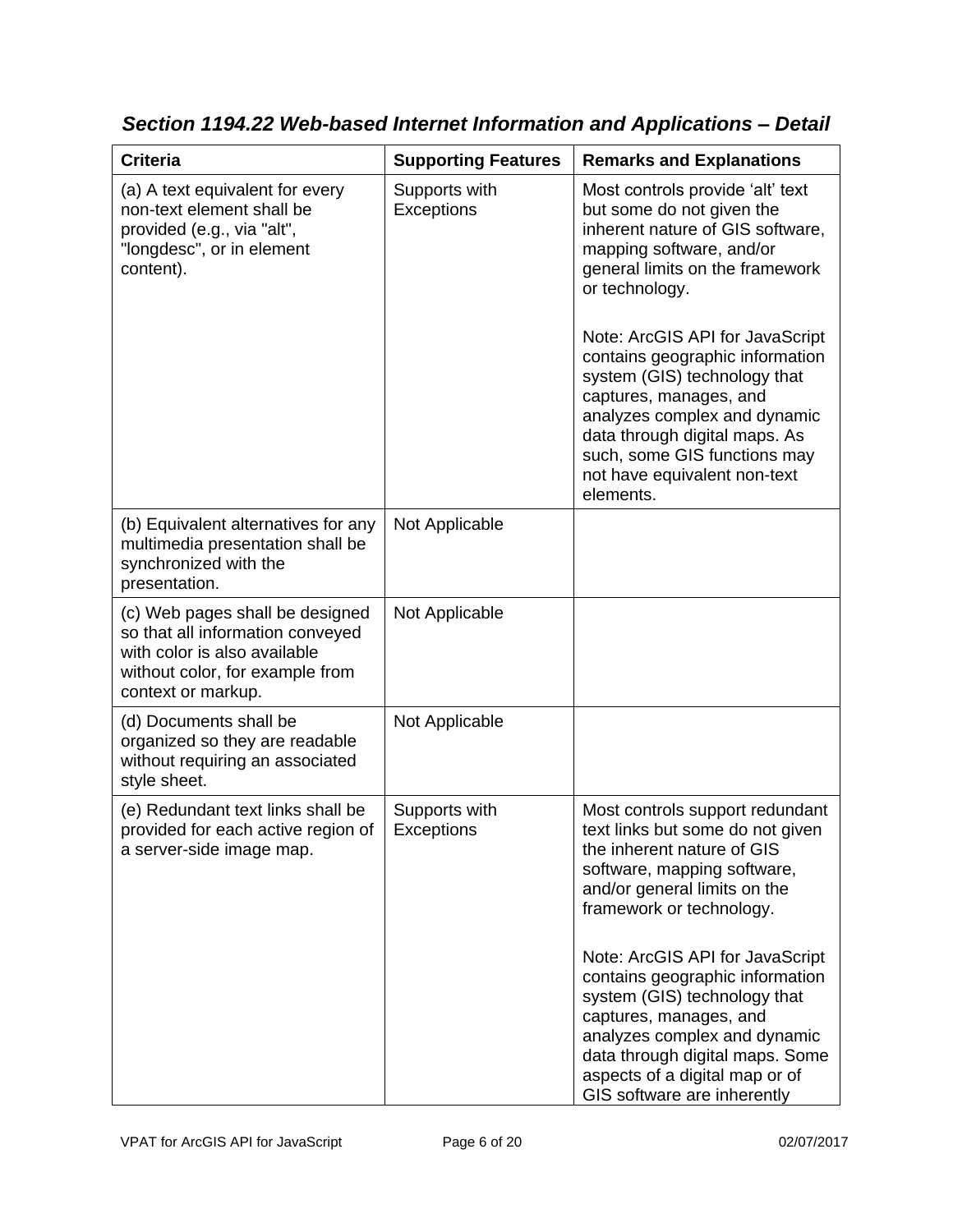|                                                                                                                                                                                                                                                                                                                             |                 | visual/graphical and may not be<br>adequately represented in text.                                                                                                                                                                                                                                                         |
|-----------------------------------------------------------------------------------------------------------------------------------------------------------------------------------------------------------------------------------------------------------------------------------------------------------------------------|-----------------|----------------------------------------------------------------------------------------------------------------------------------------------------------------------------------------------------------------------------------------------------------------------------------------------------------------------------|
| (f) Client-side image maps shall<br>be provided instead of server-<br>side image maps except where<br>the regions cannot be defined<br>with an available geometric<br>shape.                                                                                                                                                | <b>Supports</b> |                                                                                                                                                                                                                                                                                                                            |
| (g) Row and column headers<br>shall be identified for data tables.                                                                                                                                                                                                                                                          | <b>Supports</b> |                                                                                                                                                                                                                                                                                                                            |
| (h) Markup shall be used to<br>associate data cells and header<br>cells for data tables that have two<br>or more logical levels of row or<br>column headers.                                                                                                                                                                | Supports        |                                                                                                                                                                                                                                                                                                                            |
| (i) Frames shall be titled with text<br>that facilitates frame identification<br>and navigation.                                                                                                                                                                                                                            | Not Applicable  |                                                                                                                                                                                                                                                                                                                            |
| (j) Pages shall be designed to<br>avoid causing the screen to<br>flicker with a frequency greater<br>than 2 Hz and lower than 55 Hz.                                                                                                                                                                                        | Supports        |                                                                                                                                                                                                                                                                                                                            |
| (k) A text-only page, with<br>equivalent information or<br>functionality, shall be provided to<br>make a web site comply with the<br>provisions of this part, when<br>compliance cannot be<br>accomplished in any other way.<br>The content of the text-only page<br>shall be updated whenever the<br>primary page changes. | Not Applicable  | ArcGIS API for JavaScript is<br>geographic information system<br>(GIS) technology that captures,<br>manages, and analyzes<br>complex and dynamic data<br>through digital maps. Some<br>aspects of a digital map or of<br>GIS software are inherently<br>visual/graphical and may not be<br>adequately represented in text. |
| (I) When pages utilize scripting<br>languages to display content, or<br>to create interface elements, the<br>information provided by the script<br>shall be identified with functional<br>text that can be read by Assistive<br>Technology.                                                                                 | Supports        |                                                                                                                                                                                                                                                                                                                            |
| (m) When a web page requires<br>that an applet, plug-in or other<br>application be present on the<br>client system to interpret page<br>content, the page must provide a<br>link to a plug-in or applet that                                                                                                                | Not Applicable  |                                                                                                                                                                                                                                                                                                                            |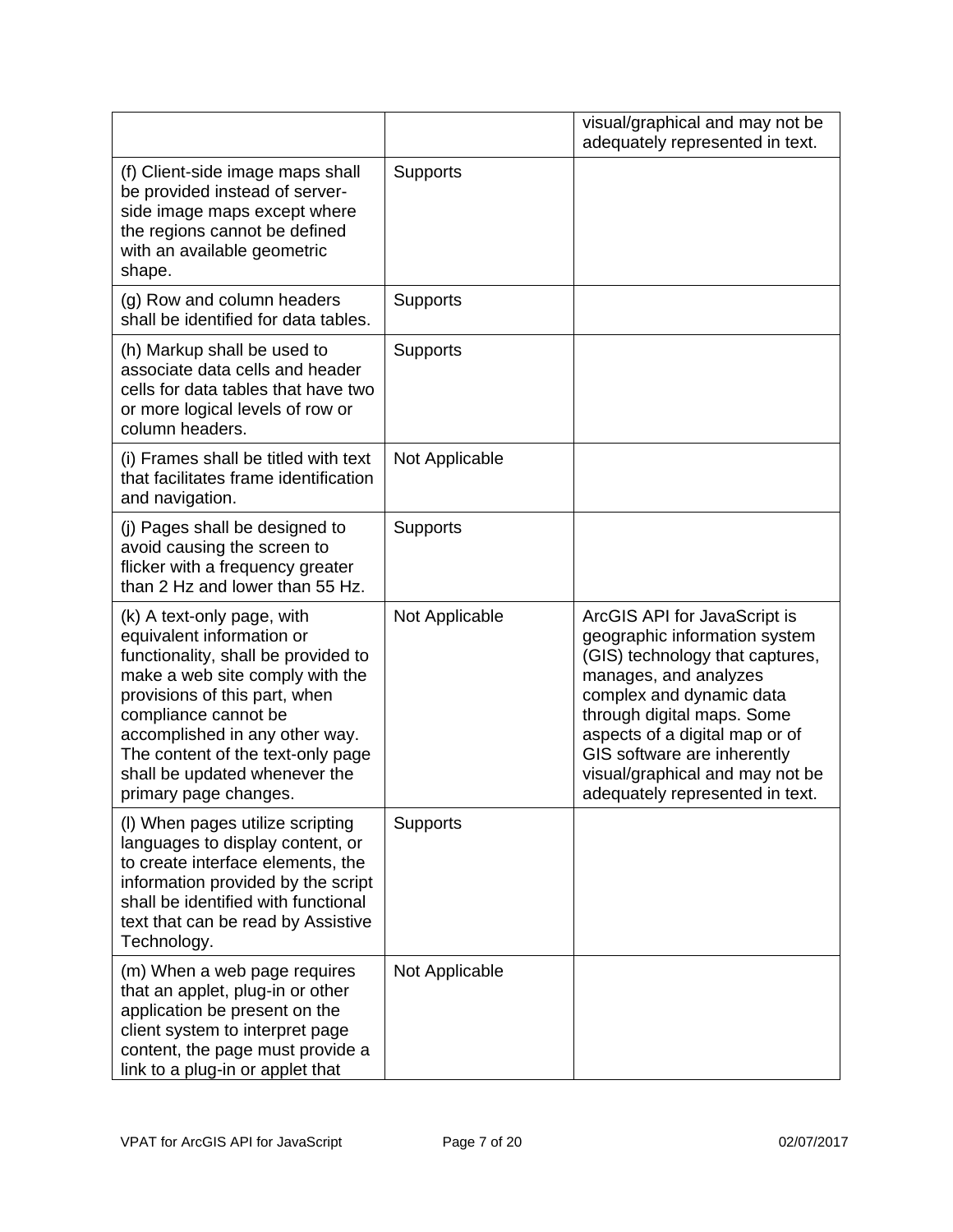| complies with §1194.21(a)<br>through (I).                                                                                                                                                                                                                                                           |                |  |
|-----------------------------------------------------------------------------------------------------------------------------------------------------------------------------------------------------------------------------------------------------------------------------------------------------|----------------|--|
| (n) When electronic forms are<br>designed to be completed on-<br>line, the form shall allow people<br>using Assistive Technology to<br>access the information, field<br>elements, and functionality<br>required for completion and<br>submission of the form, including<br>all directions and cues. | Not Applicable |  |
| (o) A method shall be provided<br>that permits users to skip<br>repetitive navigation links.                                                                                                                                                                                                        | Not Applicable |  |
| (p) When a timed response is<br>required, the user shall be alerted<br>and given sufficient time to<br>indicate more time is required.                                                                                                                                                              | Not Applicable |  |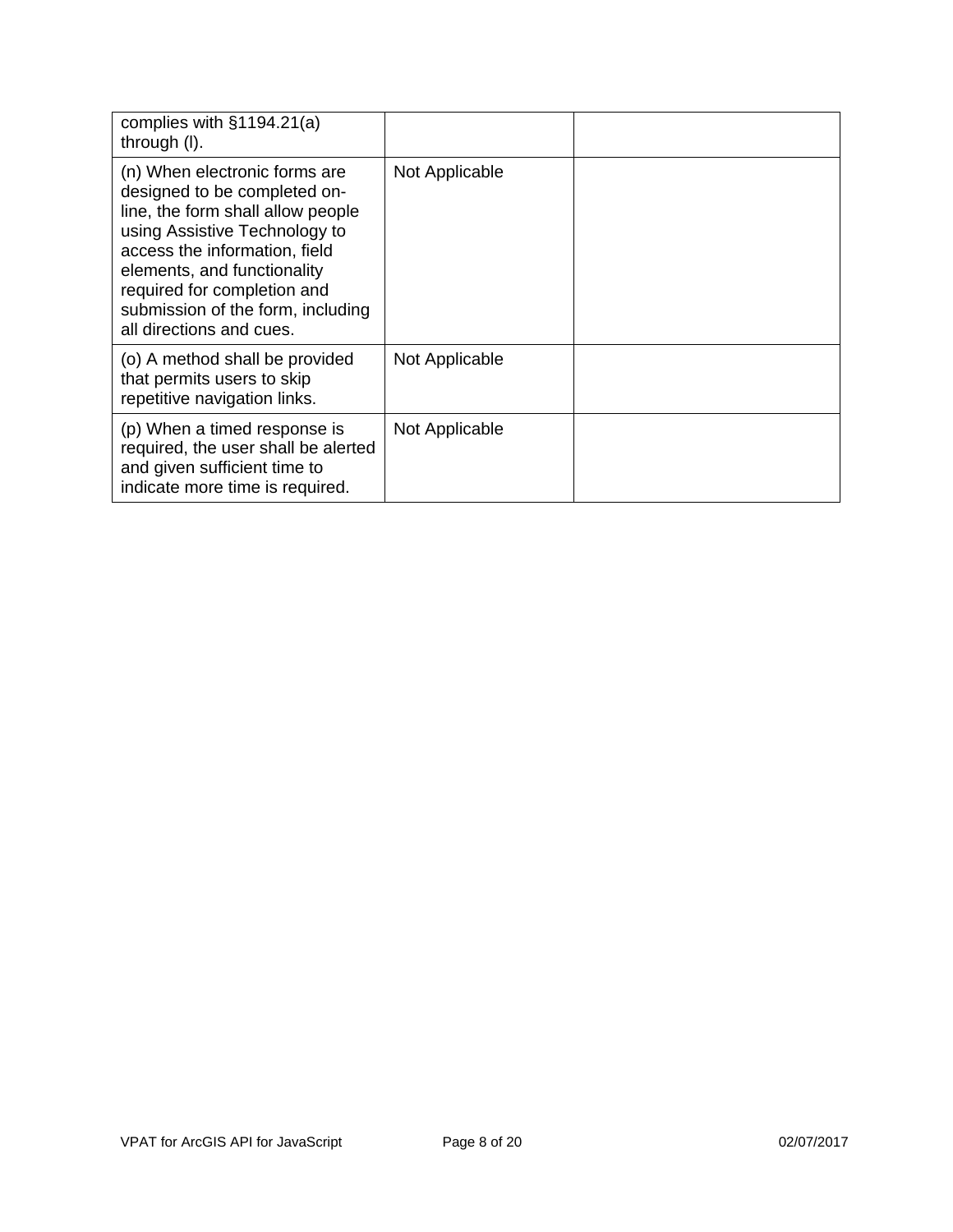| <b>Criteria</b>                                                                                                                                                                                                                                                                                                                                                       | <b>Supporting Features</b> | <b>Remarks and Explanations</b> |
|-----------------------------------------------------------------------------------------------------------------------------------------------------------------------------------------------------------------------------------------------------------------------------------------------------------------------------------------------------------------------|----------------------------|---------------------------------|
| (a) Telecommunications products<br>or systems which provide a<br>function allowing voice<br>communication and which do not<br>themselves provide a TTY<br>functionality shall provide a<br>standard non-acoustic<br>connection point for TTYs.<br>Microphones shall be capable of<br>being turned on and off to allow<br>the user to intermix speech with<br>TTY use. | Not Applicable             |                                 |
| (b) Telecommunications products<br>which include voice<br>communication functionality shall<br>support all commonly used cross-<br>manufacturer non-proprietary<br>standard TTY signal protocols.                                                                                                                                                                     | Not Applicable             |                                 |
| (c) Voice mail, auto-attendant,<br>and interactive voice response<br>telecommunications systems<br>shall be usable by TTY users<br>with their TTYs.                                                                                                                                                                                                                   | Not Applicable             |                                 |
| (d) Voice mail, messaging, auto-<br>attendant, and interactive voice<br>response telecommunications<br>systems that require a response<br>from a user within a time interval,<br>shall give an alert when the time<br>interval is about to run out, and<br>shall provide sufficient time for<br>the user to indicate more time is<br>required.                        | Not Applicable             |                                 |
| (e) Where provided, caller<br>identification and similar<br>telecommunications functions<br>shall also be available for users<br>of TTYs, and for users who<br>cannot see displays.                                                                                                                                                                                   | Not Applicable             |                                 |
| (f) For transmitted voice signals,<br>telecommunications products<br>shall provide a gain adjustable up<br>to a minimum of 20 dB. For<br>incremental volume control, at                                                                                                                                                                                               | Not Applicable             |                                 |

### *Section 1194.23 Telecommunications Products – Detail*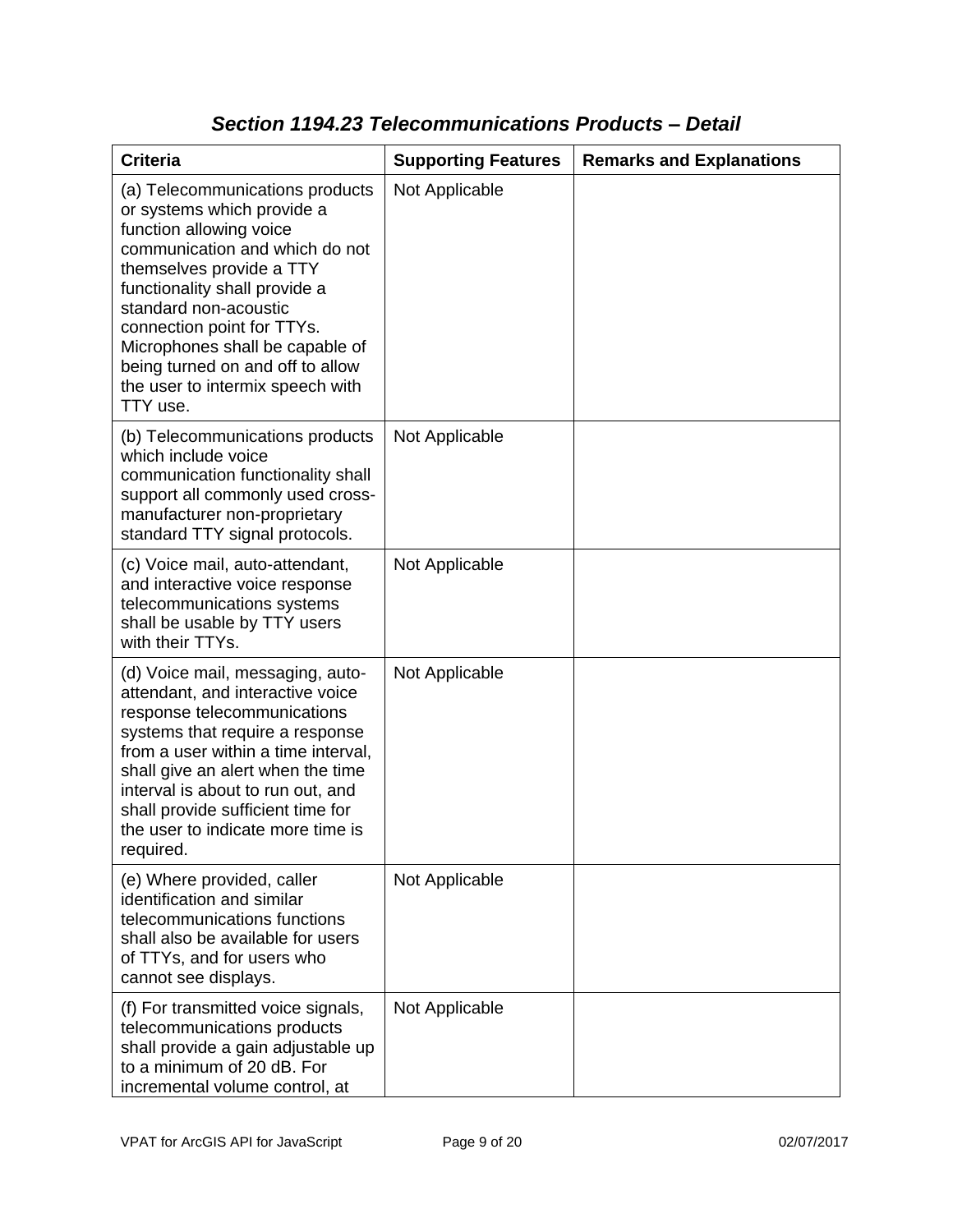| least one intermediate step of 12<br>dB of gain shall be provided.                                                                                                                                                                                                                                                                                                                                                                                                                                                   |                |  |
|----------------------------------------------------------------------------------------------------------------------------------------------------------------------------------------------------------------------------------------------------------------------------------------------------------------------------------------------------------------------------------------------------------------------------------------------------------------------------------------------------------------------|----------------|--|
| (g) If the telecommunications<br>product allows a user to adjust<br>the receive volume, a function<br>shall be provided to automatically<br>reset the volume to the default<br>level after every use.                                                                                                                                                                                                                                                                                                                | Not Applicable |  |
| (h) Where a telecommunications<br>product delivers output by an<br>audio transducer which is<br>normally held up to the ear, a<br>means for effective magnetic<br>wireless coupling to hearing<br>technologies shall be provided.                                                                                                                                                                                                                                                                                    | Not Applicable |  |
| (i) Interference to hearing<br>technologies (including hearing<br>aids, cochlear implants, and<br>assistive listening devices) shall<br>be reduced to the lowest possible<br>level that allows a user of hearing<br>technologies to utilize the<br>telecommunications product.                                                                                                                                                                                                                                       | Not Applicable |  |
| (i) Products that transmit or<br>conduct information or<br>communication, shall pass<br>through cross-manufacturer, non-<br>proprietary, industry-standard<br>codes, translation protocols,<br>formats or other information<br>necessary to provide the<br>information or communication in<br>a usable format. Technologies<br>which use encoding, signal<br>compression, format<br>transformation, or similar<br>techniques shall not remove<br>information needed for access or<br>shall restore it upon delivery. | Not Applicable |  |
| (k)(1) Products which have<br>mechanically operated controls<br>or keys shall comply with the<br>following: Controls and Keys<br>shall be tactilely discernible<br>without activating the controls or<br>keys.                                                                                                                                                                                                                                                                                                       | Not Applicable |  |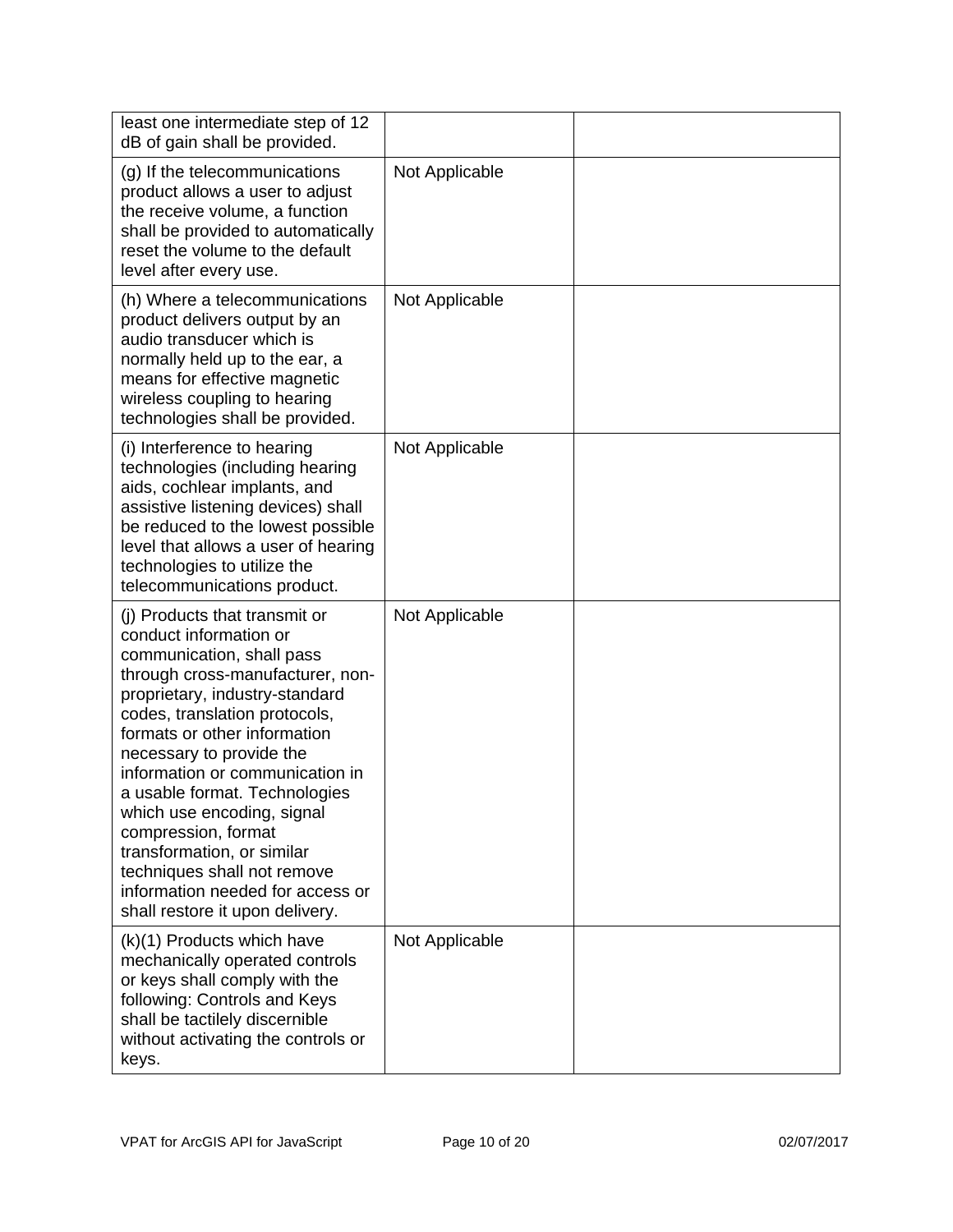| (k)(2) Products which have<br>mechanically operated controls<br>or keys shall comply with the<br>following: Controls and Keys<br>shall be operable with one hand<br>and shall not require tight<br>grasping, pinching, twisting of the<br>wrist. The force required to<br>activate controls and keys shall<br>be 5 lbs. (22.2N) maximum. |                |  |
|------------------------------------------------------------------------------------------------------------------------------------------------------------------------------------------------------------------------------------------------------------------------------------------------------------------------------------------|----------------|--|
| (k)(3) Products which have<br>mechanically operated controls<br>or keys shall comply with the<br>following: If key repeat is<br>supported, the delay before<br>repeat shall be adjustable to at<br>least 2 seconds. Key repeat rate<br>shall be adjustable to 2 seconds<br>per character.                                                | Not Applicable |  |
| $(k)(4)$ Products which have<br>mechanically operated controls<br>or keys shall comply with the<br>following: The status of all locking<br>or toggle controls or keys shall be<br>visually discernible, and<br>discernible either through touch<br>or sound.                                                                             | Not Applicable |  |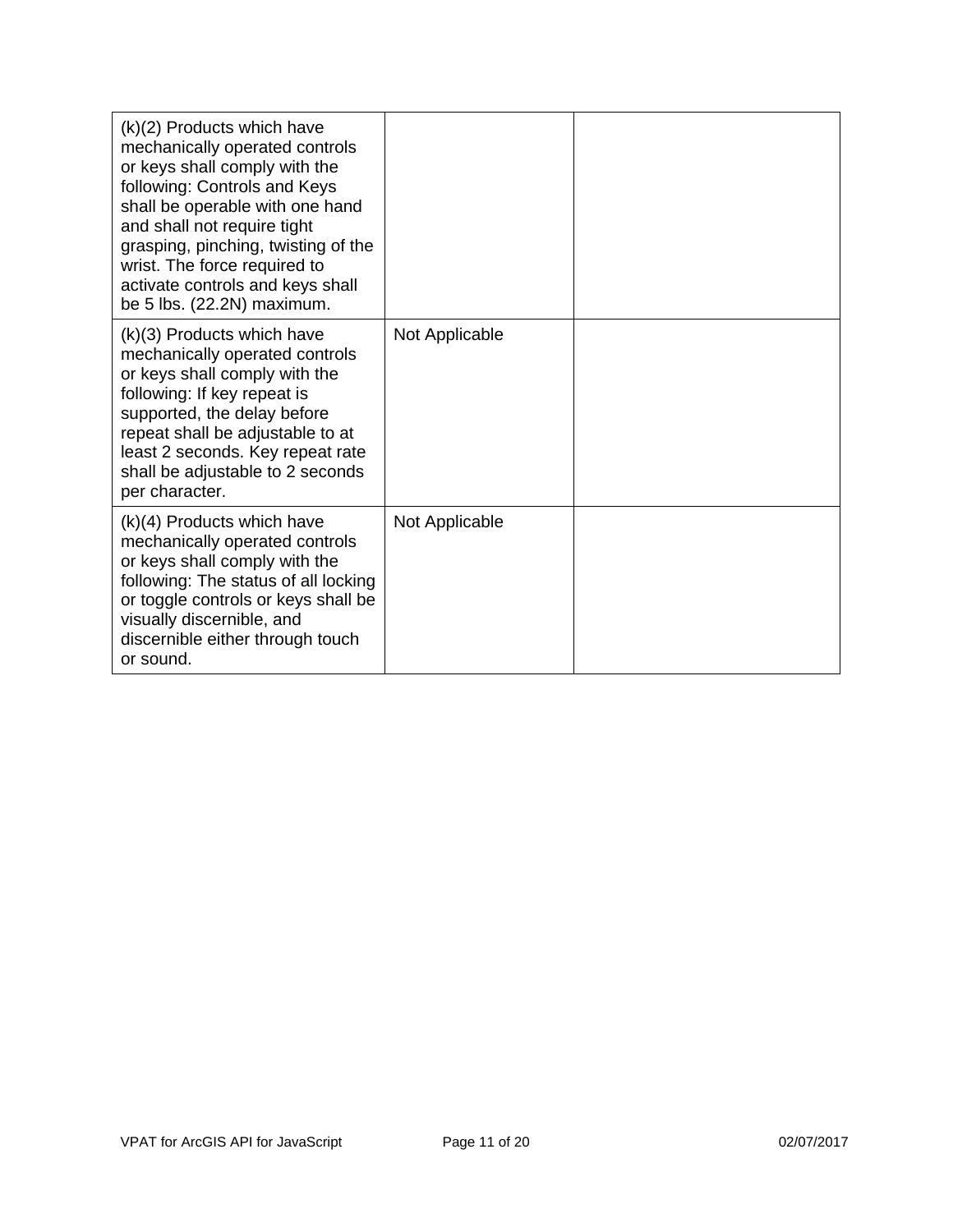| <b>Criteria</b>                                                                                                                                                                                                                                                                                                                                                                                                                                                                                                                                                                                                                                                                                                                                                                                                                                                                                                                                                           | <b>Supporting Features</b> | <b>Remarks and Explanations</b> |
|---------------------------------------------------------------------------------------------------------------------------------------------------------------------------------------------------------------------------------------------------------------------------------------------------------------------------------------------------------------------------------------------------------------------------------------------------------------------------------------------------------------------------------------------------------------------------------------------------------------------------------------------------------------------------------------------------------------------------------------------------------------------------------------------------------------------------------------------------------------------------------------------------------------------------------------------------------------------------|----------------------------|---------------------------------|
| a) All analog television displays<br>13 inches and larger, and<br>computer equipment that<br>includes analog television<br>receiver or display circuitry, shall<br>be equipped with caption<br>decoder circuitry which<br>appropriately receives, decodes,<br>and displays closed captions<br>from broadcast, cable, videotape,<br>and DVD signals. As soon as<br>practicable, but not later than<br>July 1, 2002, widescreen digital<br>television (DTV) displays<br>measuring at least 7.8 inches<br>vertically, DTV sets with<br>conventional displays measuring<br>at least 13 inches vertically, and<br>stand-alone DTV tuners, whether<br>or not they are marketed with<br>display screens, and computer<br>equipment that includes DTV<br>receiver or display circuitry, shall<br>be equipped with caption<br>decoder circuitry which<br>appropriately receives, decodes,<br>and displays closed captions<br>from broadcast, cable, videotape,<br>and DVD signals. | Not Applicable             |                                 |
| (b) Television tuners, including<br>tuner cards for use in computers,<br>shall be equipped with secondary<br>audio program playback circuitry.                                                                                                                                                                                                                                                                                                                                                                                                                                                                                                                                                                                                                                                                                                                                                                                                                            | Not Applicable             |                                 |
| (c) All training and informational<br>video and multimedia productions<br>which support the agency's<br>mission, regardless of format,<br>that contain speech or other<br>audio information necessary for<br>the comprehension of the<br>content, shall be open or closed<br>captioned.                                                                                                                                                                                                                                                                                                                                                                                                                                                                                                                                                                                                                                                                                   | Not Applicable             |                                 |
| (d) All training and informational<br>video and multimedia productions<br>which support the agency's<br>mission, regardless of format,                                                                                                                                                                                                                                                                                                                                                                                                                                                                                                                                                                                                                                                                                                                                                                                                                                    | Not Applicable             |                                 |

#### *Section 1194.24 Video and Multi-media Products – Detail*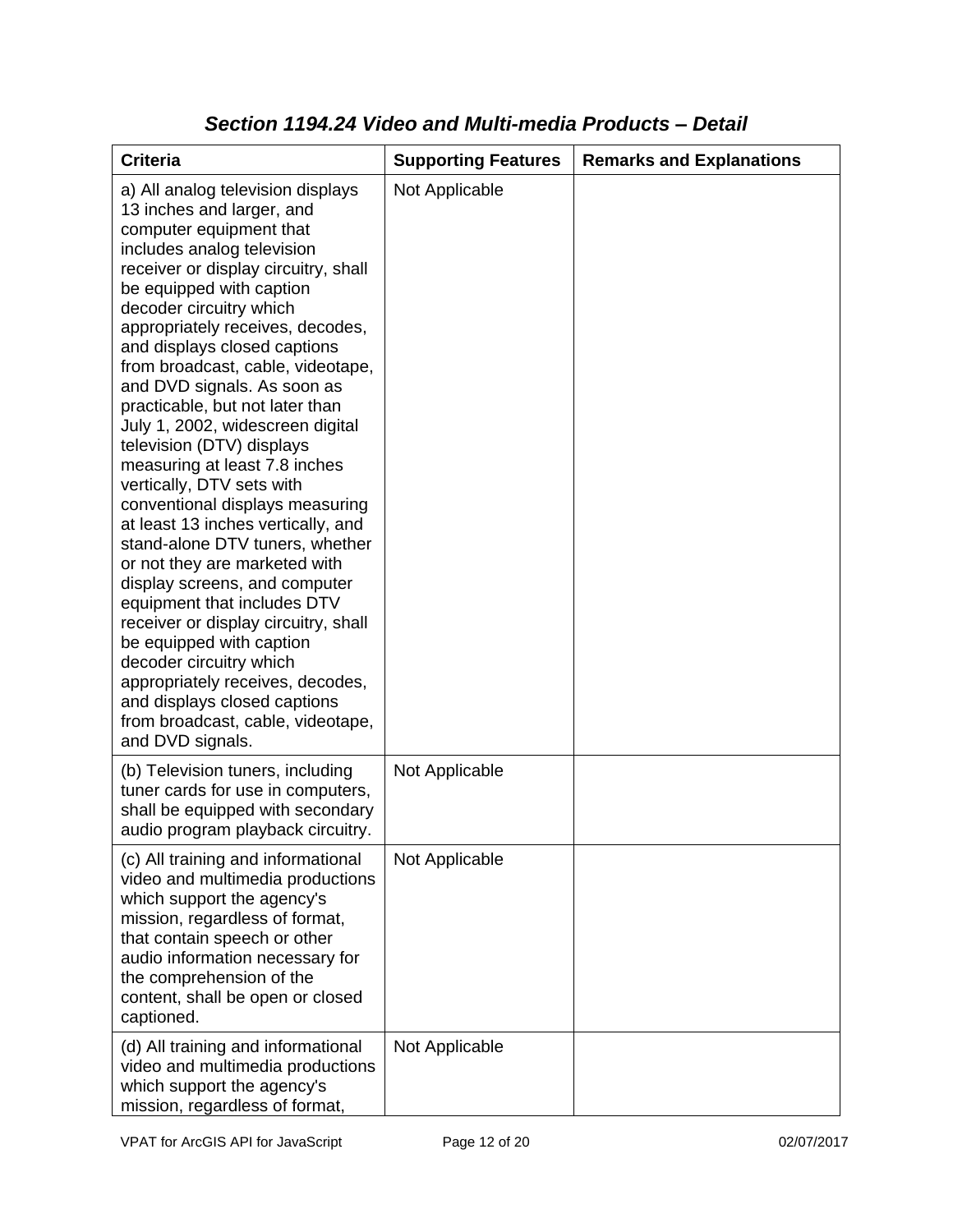| that contain visual information<br>necessary for the comprehension<br>of the content, shall be audio<br>described.                    |                |  |
|---------------------------------------------------------------------------------------------------------------------------------------|----------------|--|
| (e) Display or presentation of<br>alternate text presentation or<br>audio descriptions shall be user-<br>selectable unless permanent. | Not Applicable |  |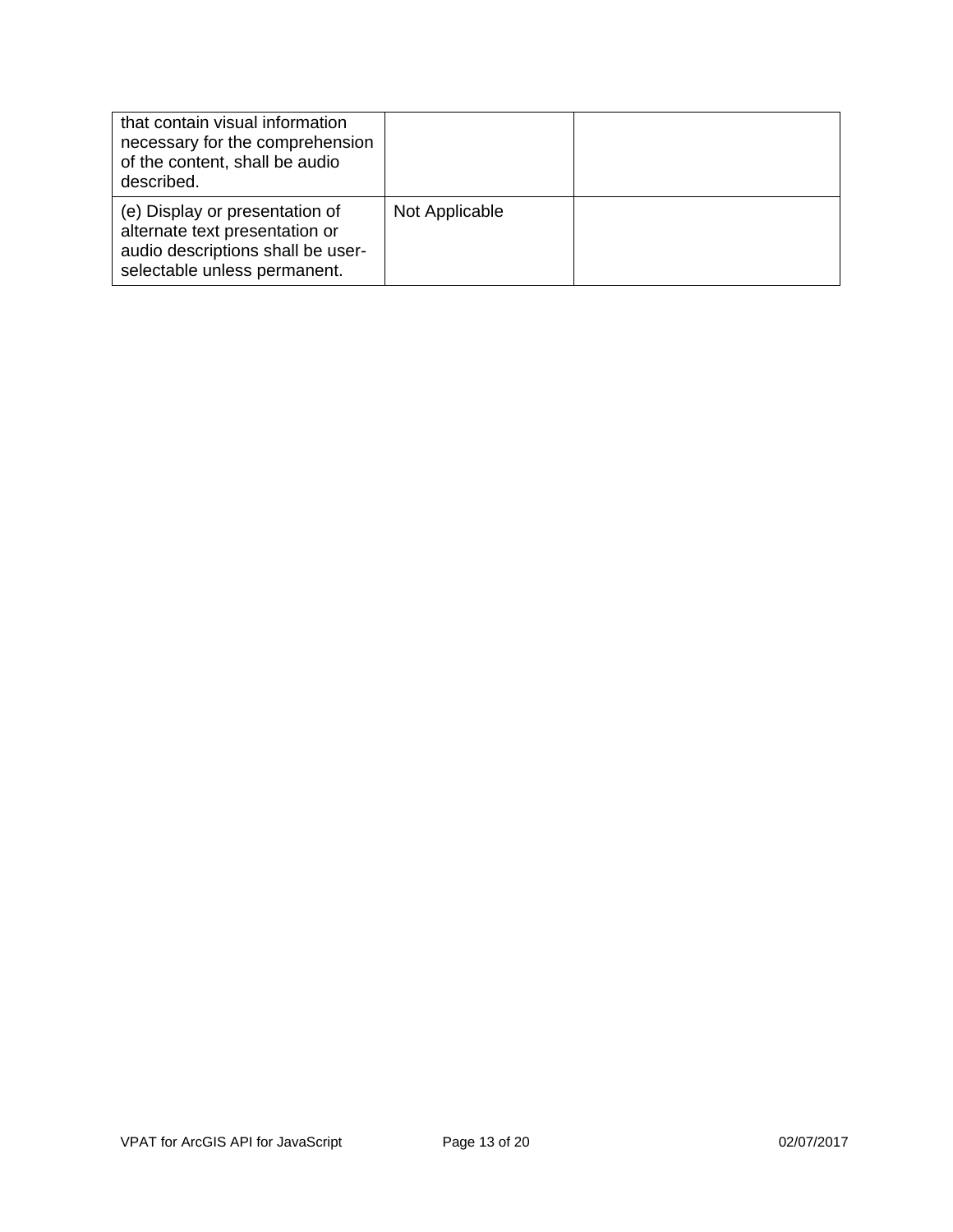## *Section 1194.25 Self-Contained, Closed Products – Detail*

| <b>Criteria</b>                                                                                                                                                                                                                                                                                                                                                                   | <b>Supporting Features</b> | <b>Remarks and Explanations</b> |
|-----------------------------------------------------------------------------------------------------------------------------------------------------------------------------------------------------------------------------------------------------------------------------------------------------------------------------------------------------------------------------------|----------------------------|---------------------------------|
| (a) Self contained products shall<br>be usable by people with<br>disabilities without requiring an<br>end-user to attach Assistive<br>Technology to the product.<br>Personal headsets for private<br>listening are not Assistive<br>Technology.                                                                                                                                   | Not Applicable             |                                 |
| (b) When a timed response is<br>required, the user shall be alerted<br>and given sufficient time to<br>indicate more time is required.                                                                                                                                                                                                                                            | Not Applicable             |                                 |
| (c) Where a product utilizes<br>touchscreens or contact-sensitive<br>controls, an input method shall<br>be provided that complies with<br>§1194.23 (k) (1) through (4).                                                                                                                                                                                                           | Not Applicable             |                                 |
| (d) When biometric forms of user<br>identification or control are used,<br>an alternative form of<br>identification or activation, which<br>does not require the user to<br>possess particular biological<br>characteristics, shall also be<br>provided.                                                                                                                          | Not Applicable             |                                 |
| (e) When products provide<br>auditory output, the audio signal<br>shall be provided at a standard<br>signal level through an industry<br>standard connector that will allow<br>for private listening. The product<br>must provide the ability to<br>interrupt, pause, and restart the<br>audio at any time.                                                                       | Not Applicable             |                                 |
| (f) When products deliver voice<br>output in a public area,<br>incremental volume control shall<br>be provided with output<br>amplification up to a level of at<br>least 65 dB. Where the ambient<br>noise level of the environment is<br>above 45 dB, a volume gain of at<br>least 20 dB above the ambient<br>level shall be user selectable. A<br>function shall be provided to | Not Applicable             |                                 |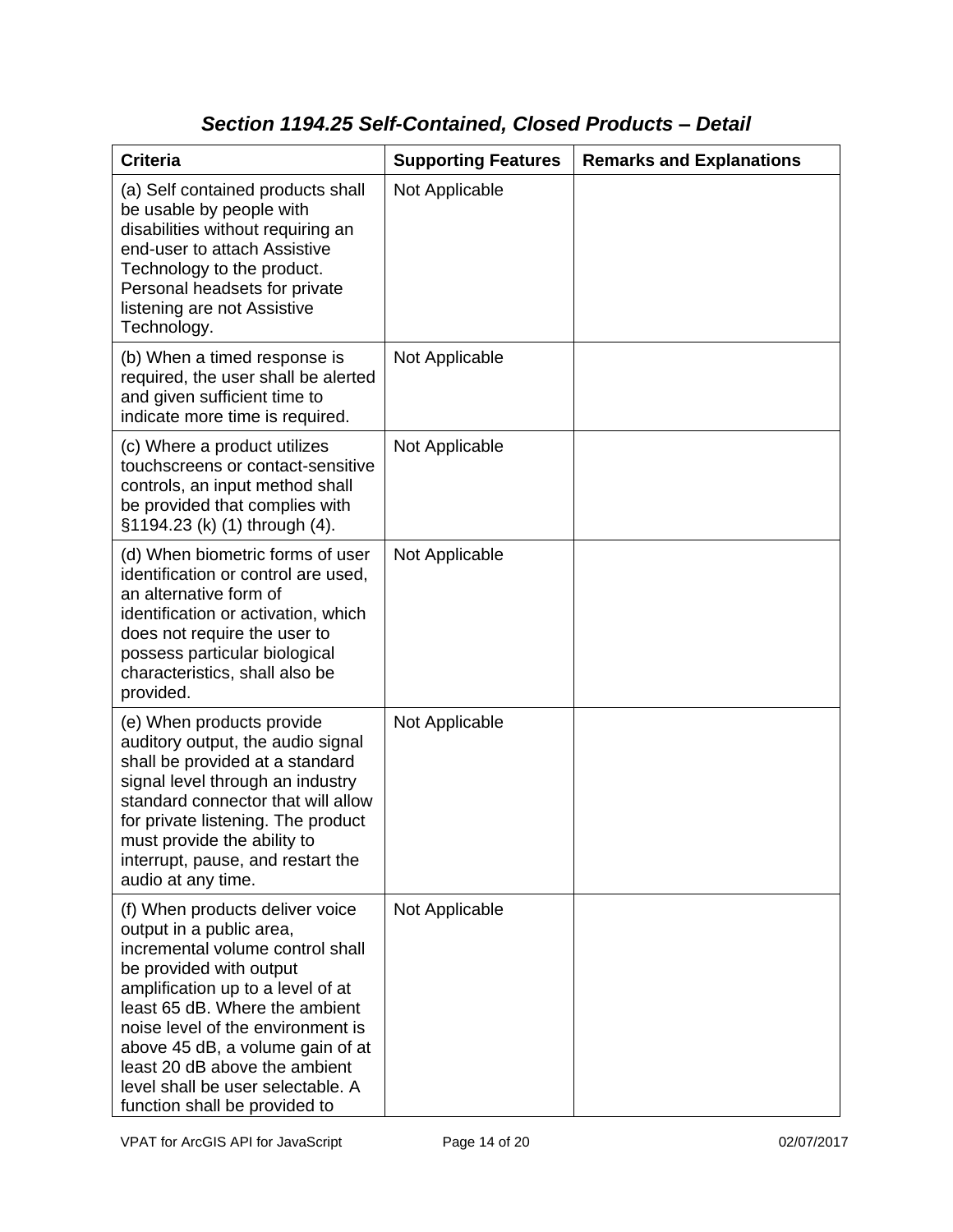| automatically reset the volume to<br>the default level after every use.                                                                                                                                                                                                                                                                                                                                                                                                                                                                                                           |                |  |
|-----------------------------------------------------------------------------------------------------------------------------------------------------------------------------------------------------------------------------------------------------------------------------------------------------------------------------------------------------------------------------------------------------------------------------------------------------------------------------------------------------------------------------------------------------------------------------------|----------------|--|
| (g) Color coding shall not be<br>used as the only means of<br>conveying information, indicating<br>an action, prompting a response,<br>or distinguishing a visual<br>element.                                                                                                                                                                                                                                                                                                                                                                                                     | Not Applicable |  |
| (h) When a product permits a<br>user to adjust color and contrast<br>settings, a range of color<br>selections capable of producing a<br>variety of contrast levels shall be<br>provided.                                                                                                                                                                                                                                                                                                                                                                                          | Not Applicable |  |
| (i) Products shall be designed to<br>avoid causing the screen to<br>flicker with a frequency greater<br>than 2 Hz and lower than 55 Hz.                                                                                                                                                                                                                                                                                                                                                                                                                                           | Not Applicable |  |
| (j) (1) Products which are<br>freestanding, non-portable, and<br>intended to be used in one<br>location and which have operable<br>controls shall comply with the<br>following: The position of any<br>operable control shall be<br>determined with respect to a<br>vertical plane, which is 48 inches<br>in length, centered on the<br>operable control, and at the<br>maximum protrusion of the<br>product within the 48 inch length<br>on products which are<br>freestanding, non-portable, and<br>intended to be used in one<br>location and which have operable<br>controls. | Not Applicable |  |
| $(j)(2)$ Products which are<br>freestanding, non-portable, and<br>intended to be used in one<br>location and which have operable<br>controls shall comply with the<br>following: Where any operable<br>control is 10 inches or less<br>behind the reference plane, the<br>height shall be 54 inches<br>maximum and 15 inches<br>minimum above the floor.                                                                                                                                                                                                                          | Not Applicable |  |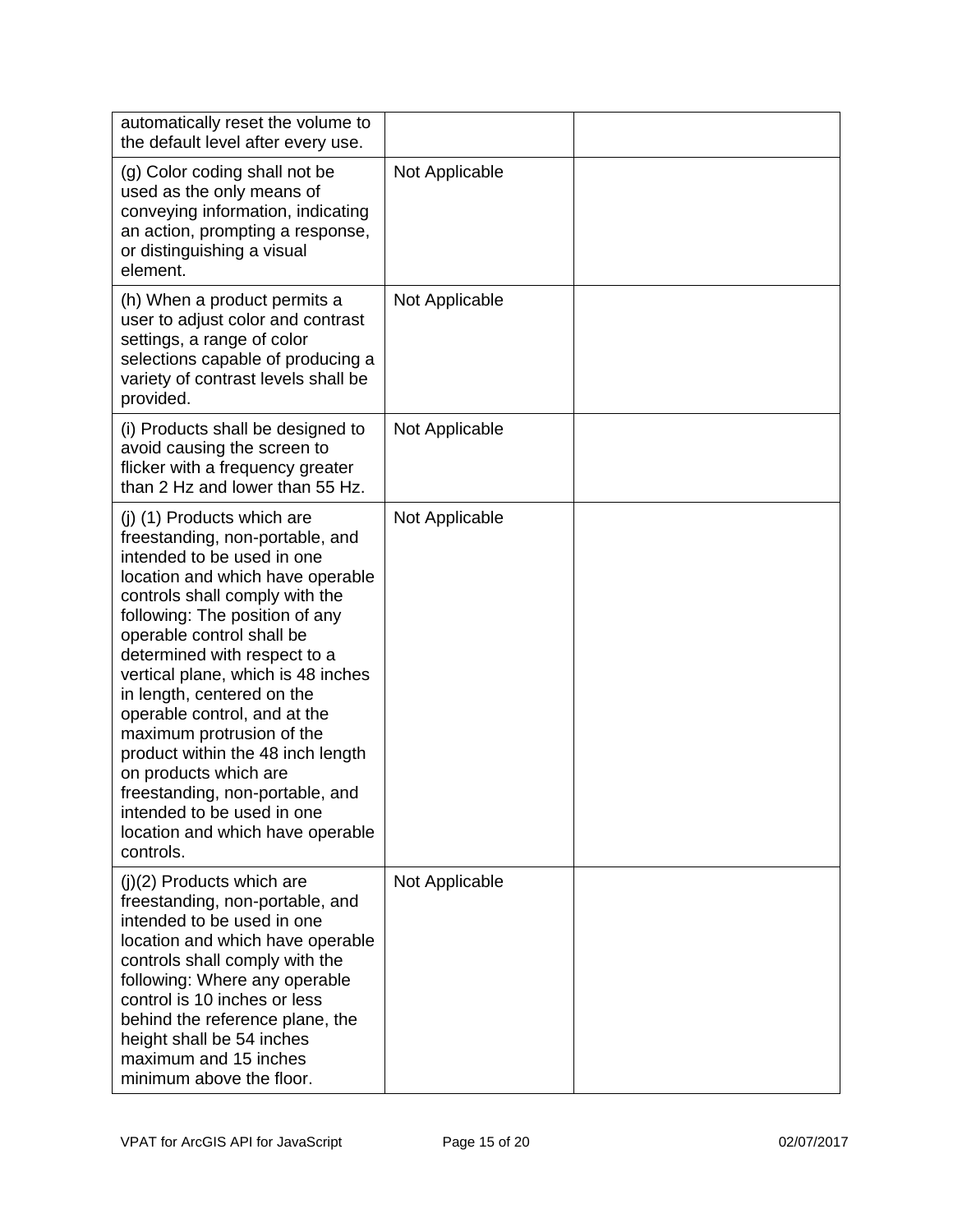| $(i)(3)$ Products which are<br>freestanding, non-portable, and<br>intended to be used in one<br>location and which have operable<br>controls shall comply with the<br>following: Where any operable<br>control is more than 10 inches<br>and not more than 24 inches<br>behind the reference plane, the<br>height shall be 46 inches<br>maximum and 15 inches<br>minimum above the floor. | Not Applicable |  |
|-------------------------------------------------------------------------------------------------------------------------------------------------------------------------------------------------------------------------------------------------------------------------------------------------------------------------------------------------------------------------------------------|----------------|--|
| $(i)(4)$ Products which are<br>freestanding, non-portable, and<br>intended to be used in one<br>location and which have operable<br>controls shall comply with the<br>following: Operable controls shall<br>not be more than 24 inches<br>behind the reference plane.                                                                                                                     | Not Applicable |  |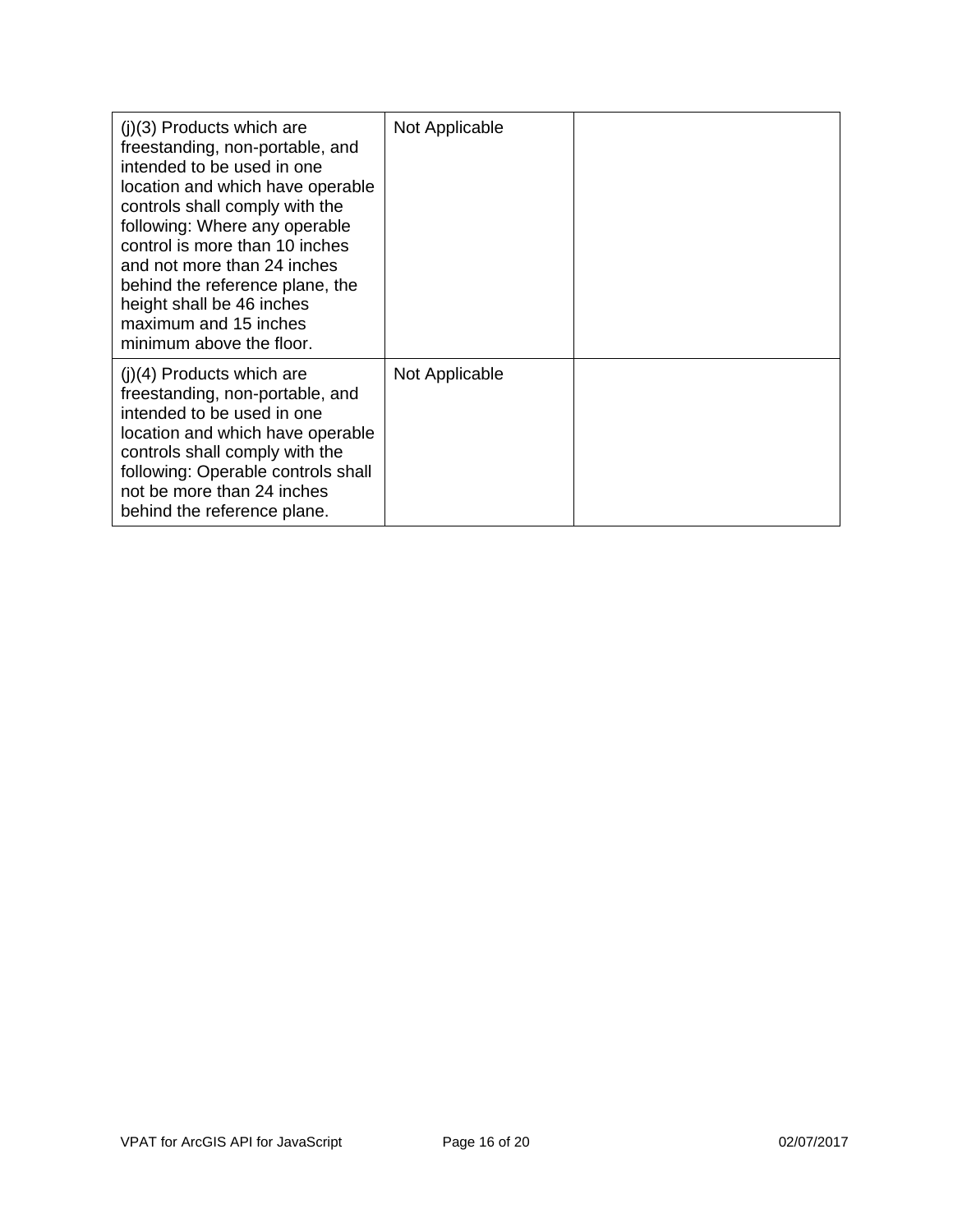| <b>Criteria</b>                                                                                                                                                                                                                                          | <b>Supporting Features</b> | <b>Remarks and Explanations</b> |
|----------------------------------------------------------------------------------------------------------------------------------------------------------------------------------------------------------------------------------------------------------|----------------------------|---------------------------------|
| (a) All mechanically operated<br>controls and keys shall comply<br>with §1194.23 (k) (1) through (4).                                                                                                                                                    | Not Applicable             |                                 |
| (b) If a product utilizes<br>touchscreens or touch-operated<br>controls, an input method shall<br>be provided that complies with<br>§1194.23 (k) (1) through (4).                                                                                        | Not Applicable             |                                 |
| (c) When biometric forms of user<br>identification or control are used,<br>an alternative form of<br>identification or activation, which<br>does not require the user to<br>possess particular biological<br>characteristics, shall also be<br>provided. | Not Applicable             |                                 |
| (d) Where provided, at least one<br>of each type of expansion slots,<br>ports and connectors shall<br>comply with publicly available<br>industry standards.                                                                                              | Not Applicable             |                                 |

# *Section 1194.26 Desktop and Portable Computers – Detail*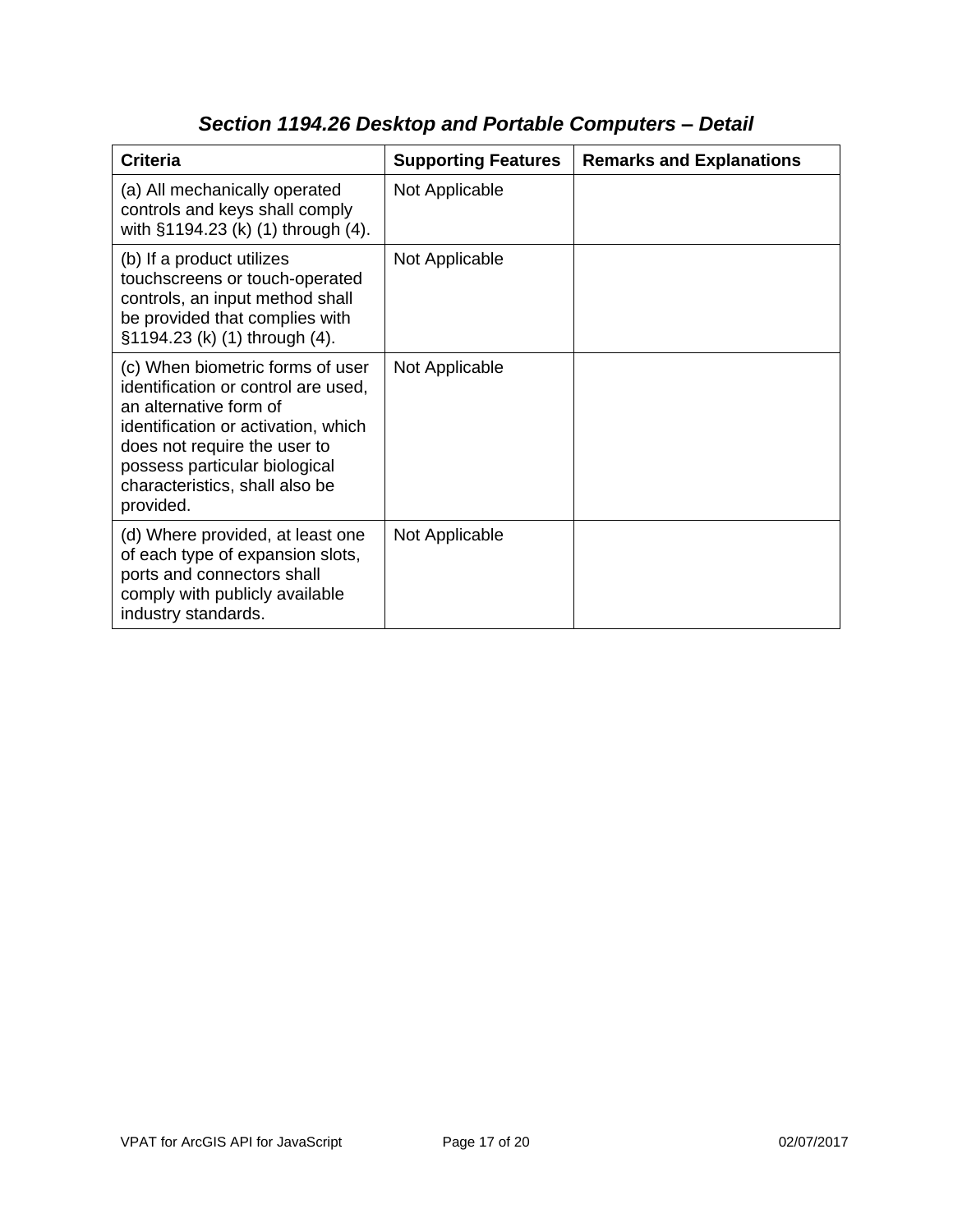| <b>Criteria</b>                                                                                                                                                                                                                                                                                                                        | <b>Supporting Features</b>                                           | <b>Remarks and Explanations</b>                                                                                                                                                                                                                                                                                                                                                                                                                                                                                                                                                                                                                                                                                              |
|----------------------------------------------------------------------------------------------------------------------------------------------------------------------------------------------------------------------------------------------------------------------------------------------------------------------------------------|----------------------------------------------------------------------|------------------------------------------------------------------------------------------------------------------------------------------------------------------------------------------------------------------------------------------------------------------------------------------------------------------------------------------------------------------------------------------------------------------------------------------------------------------------------------------------------------------------------------------------------------------------------------------------------------------------------------------------------------------------------------------------------------------------------|
| (a) At least one mode of<br>operation and information<br>retrieval that does not require<br>user vision shall be provided, or<br>support for Assistive Technology<br>used by people who are blind or<br>visually impaired shall be<br>provided.                                                                                        | Supports when<br>combined with<br>compatible Assistive<br>Technology | ArcGIS API for JavaScript can<br>be used by developers to build<br>websites with geospatial<br>content. The web developer may<br>format information so as to take<br>advantage of Assistive<br>Technology for the blind or<br>visually impaired through use of<br>the software. For example, the<br>developer may use ArcGIS API<br>for JavaScript to include a map<br>window in the website and<br>displays vector and raster<br>elements of geographic<br>information.<br>Note: ArcGIS API for JavaScript<br>is geographic information<br>system (GIS) technology that<br>captures, manages, and<br>analyzes data through digital<br>maps. Some aspects of a map<br>or of GIS software are inherently<br>visual/graphical. |
| (b) At least one mode of<br>operation and information<br>retrieval that does not require<br>visual acuity greater than 20/70<br>shall be provided in audio and<br>enlarged print output working<br>together or independently, or<br>support for Assistive Technology<br>used by people who are visually<br>impaired shall be provided. | Supports when<br>combined with<br>compatible Assistive<br>Technology | ArcGIS API for JavaScript<br>supports Assistive Technology<br>for the client. For example, a<br>website's map window may<br>have zoom features, scale<br>changes, or a magnifier window<br>to make the output more usable<br>by the visually impaired.                                                                                                                                                                                                                                                                                                                                                                                                                                                                       |
| (c) At least one mode of<br>operation and information<br>retrieval that does not require<br>user hearing shall be provided, or<br>support for Assistive Technology<br>used by people who are deaf or<br>hard of hearing shall be provided.                                                                                             | Supports                                                             | There is no reliance on hearing<br>to operate.                                                                                                                                                                                                                                                                                                                                                                                                                                                                                                                                                                                                                                                                               |
| (d) Where audio information is<br>important for the use of a<br>product, at least one mode of<br>operation and information                                                                                                                                                                                                             | Not Applicable                                                       | There is no reliance on hearing<br>to operate.                                                                                                                                                                                                                                                                                                                                                                                                                                                                                                                                                                                                                                                                               |

*Section 1194.31 Functional Performance Criteria – Detail*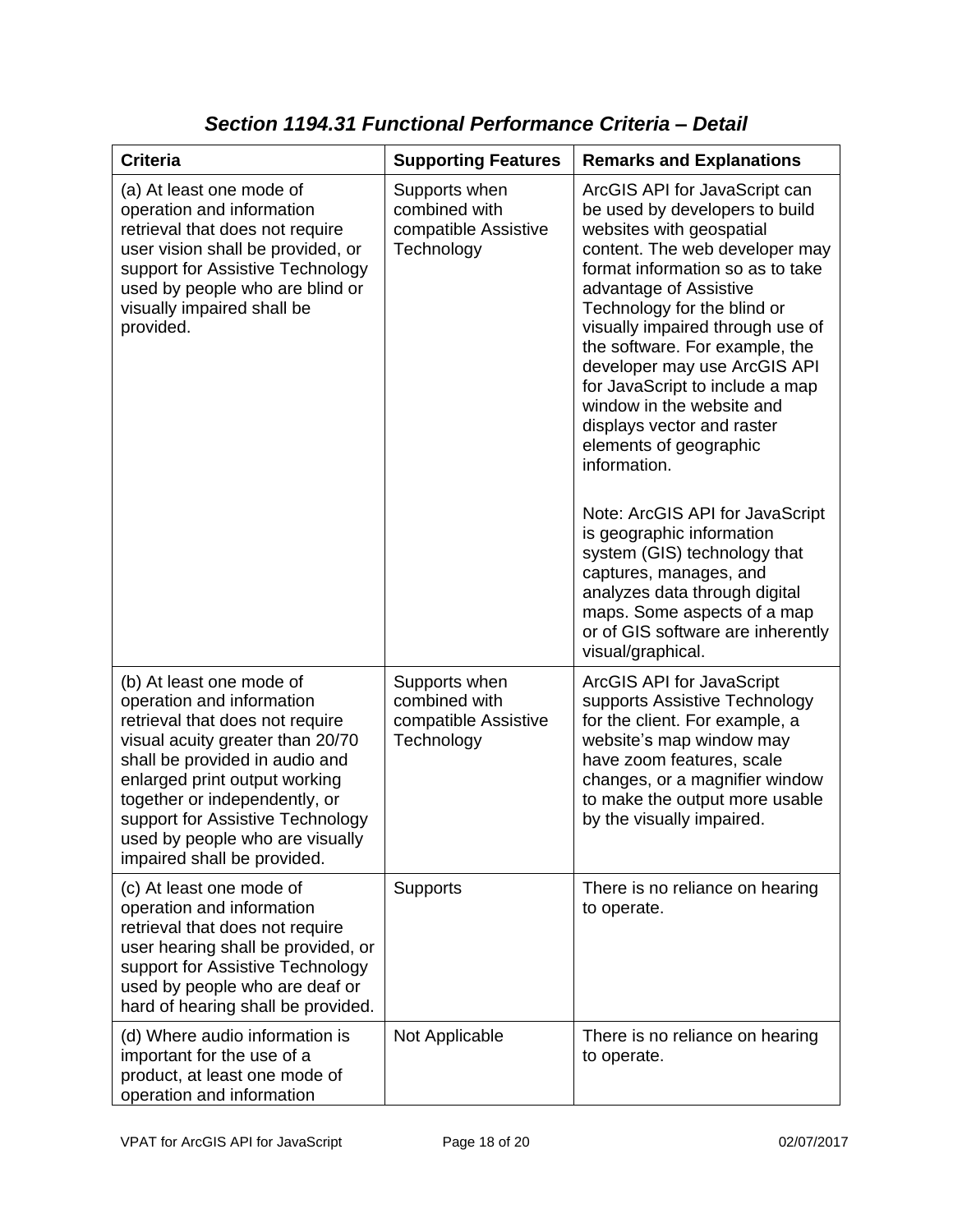| retrieval shall be provided in an<br>enhanced auditory fashion, or<br>support for assistive hearing<br>devices shall be provided.                                                                                           |                 |                                                                                                                                                                                                                             |
|-----------------------------------------------------------------------------------------------------------------------------------------------------------------------------------------------------------------------------|-----------------|-----------------------------------------------------------------------------------------------------------------------------------------------------------------------------------------------------------------------------|
| (e) At least one mode of<br>operation and information<br>retrieval that does not require<br>user speech shall be provided, or<br>support for Assistive Technology<br>used by people with disabilities<br>shall be provided. | Supports        | There is no reliance on speech<br>to operate.                                                                                                                                                                               |
| (f) At least one mode of operation<br>and information retrieval that<br>does not require fine motor<br>control or simultaneous actions<br>and that is operable with limited<br>reach and strength shall be<br>provided.     | <b>Supports</b> | Operation and information<br>retrieval is dependent on<br>operating system settings and<br>configurations. The software<br>supports operating systems and<br>configurations designed to assist<br>users with accessibility. |